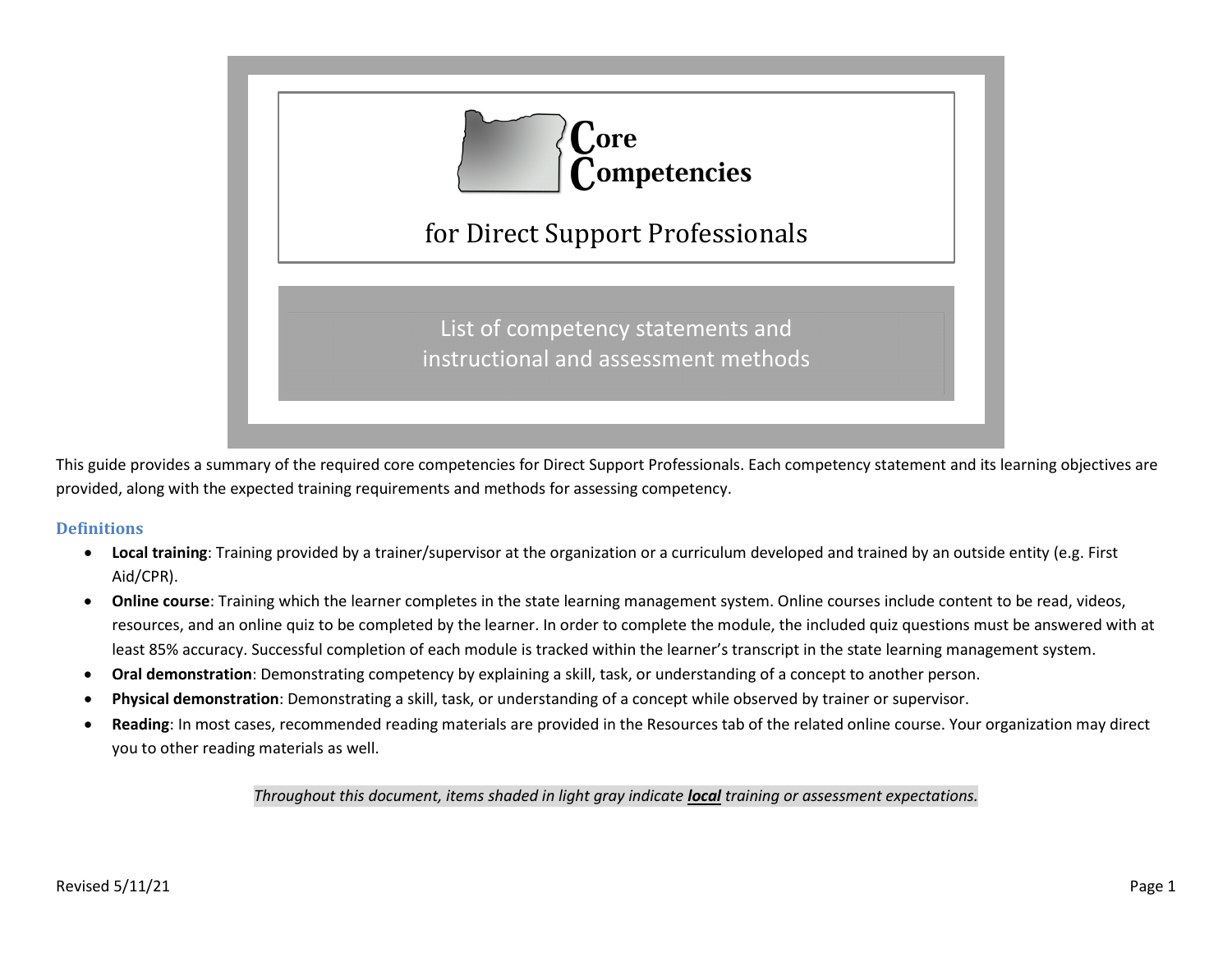# Table of Contents

# **Tier 1**

*Before working unassisted and within 2 months of start date*

| 106. Value: Dignity, Respect, and Person Centered Language  4            |  |
|--------------------------------------------------------------------------|--|
|                                                                          |  |
| 108. Health: Understanding Common, Serious Health Risks 4                |  |
|                                                                          |  |
|                                                                          |  |
| 111. Health: Medication Administration and Documentation  5              |  |
|                                                                          |  |
| 113. Safety: Methods of Support and Non-physical Intervention 6          |  |
|                                                                          |  |
| 115. Safety: Safely Handling, Preparing, and Storing Food  6             |  |
|                                                                          |  |
|                                                                          |  |
|                                                                          |  |
|                                                                          |  |
|                                                                          |  |
|                                                                          |  |
|                                                                          |  |
| 123. Planning: Guardianship and Health Care Representatives 8            |  |
|                                                                          |  |
| 125. Organizational Mission and Policies: Mission and Values  9          |  |
| 126. Organizational Mission and Policies: Policies and Procedures 9      |  |
| 127. Organizational Mission and Policies: Incident Report Requirements 9 |  |

# **Tier 2**

# *Within 3 months of start date*

| 202. Rights: Preventing Abuse, Neglect, and Exploitation 10                  |
|------------------------------------------------------------------------------|
|                                                                              |
|                                                                              |
| 205. Values: Self-Determination and Personal Responsibilities / Supporting   |
| 206. Values: Supporting People to Increase Independence  11                  |
| 207. Values: Supporting People to be Productive Citizens 11                  |
| 208. Values: Supporting People to be Active Members of their Communities     |
| 209. Values: Effective Communication Skills and Strategies  12               |
| 210. Values: Introduction to Employment Services in Oregon 12                |
|                                                                              |
| 212. Health: Responding to Non-Emergency Changes in Health 13                |
| 213. Safety: Responding to Person-to-Person or Person-to-Property            |
| 214. Planning: Supporting Relationships and Other Actions Directed by a      |
| 215. Planning: Basic Principles of Person Centered Practices and Planning 14 |
| 216. Organization Mission and Policies: Supporting the Mission and Values    |
| 217. Organizational Mission and Policies: Your Organization's                |
| 218. Organizational Mission and Policies: Intent of Oregon Administrative    |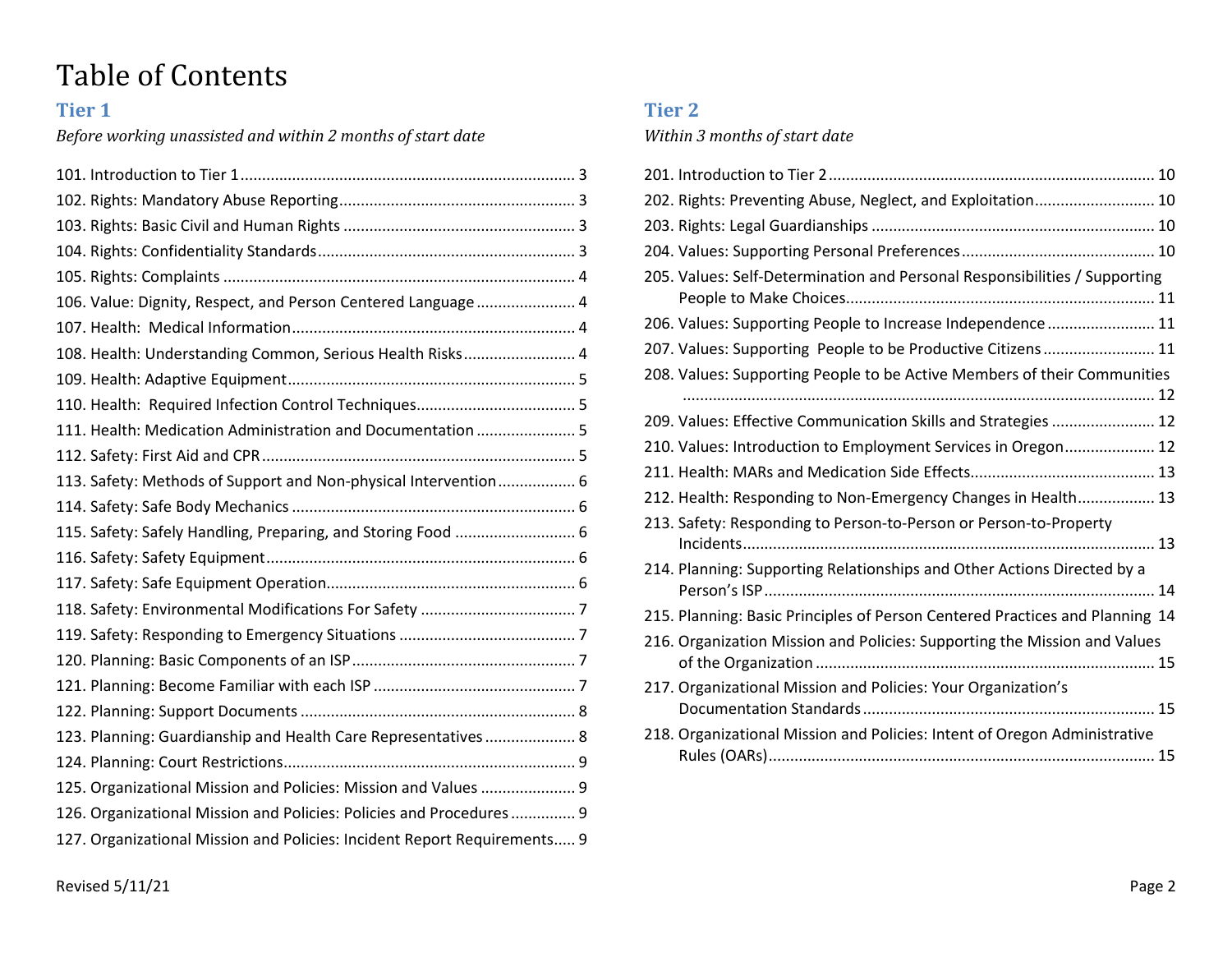| <b>Module</b>                                    | <b>Competency Statement &amp;</b>                                                       | <b>Instructional &amp;</b>                                                                               | <b>Notes</b> |
|--------------------------------------------------|-----------------------------------------------------------------------------------------|----------------------------------------------------------------------------------------------------------|--------------|
| 101. Introduction to Tier 1                      | <b>Learning Objectives</b><br>Begin Tier 1 by launching this online module. It          | <b>Assessment Expectation(s)</b><br><b>Online course only</b>                                            |              |
|                                                  | will introduce you to the core competencies                                             |                                                                                                          |              |
| <b>Online course</b>                             | expectations.                                                                           |                                                                                                          |              |
|                                                  |                                                                                         |                                                                                                          |              |
|                                                  | When you finish all of the online and local                                             |                                                                                                          |              |
|                                                  | requirements for Tier 1, return to this module to                                       |                                                                                                          |              |
|                                                  | acknowledge that you have completed all of the                                          |                                                                                                          |              |
|                                                  | training requirements of Tier 1.                                                        |                                                                                                          |              |
|                                                  |                                                                                         |                                                                                                          |              |
| 102. Rights: Mandatory<br><b>Abuse Reporting</b> | Complete mandatory abuse training prior to<br>providing any direct support supervision. | Local training: Training resources available through<br>the Office of Training Investigations and Safety |              |
|                                                  | Understand role as mandatory abuse reporter.                                            | (OTIS).                                                                                                  |              |
| Local only                                       |                                                                                         |                                                                                                          |              |
|                                                  |                                                                                         |                                                                                                          |              |
|                                                  |                                                                                         |                                                                                                          |              |
| 103. Rights: Basic Civil                         | Basic rights: Identify basic civil and human rights                                     | <b>Online course only</b>                                                                                |              |
| and Human Rights                                 | that are held by all people regardless of ability.                                      |                                                                                                          |              |
| <b>Online course</b>                             |                                                                                         |                                                                                                          |              |
|                                                  |                                                                                         |                                                                                                          |              |
|                                                  | Additional rights: Identify rights of people who                                        | Online course only                                                                                       |              |
|                                                  | receive Intellectual/Developmental Disability                                           |                                                                                                          |              |
|                                                  | (I/DD) services.                                                                        |                                                                                                          |              |
|                                                  |                                                                                         |                                                                                                          |              |
|                                                  |                                                                                         |                                                                                                          |              |
| 104. Rights:                                     | Understand the DSP's responsibility to follow                                           | <b>Online course</b>                                                                                     |              |
| <b>Confidentiality Standards</b>                 | confidentiality standards and be able to cite                                           |                                                                                                          |              |
| <b>Online course</b>                             | specific examples of situations that are deemed<br>confidentiality violations.          | Local training: Training on organization<br>confidentiality policy and procedures.                       |              |
|                                                  |                                                                                         |                                                                                                          |              |
|                                                  |                                                                                         | Oral demonstration: Demonstrate ability to follow                                                        |              |
|                                                  |                                                                                         | organization's confidentiality procedures.                                                               |              |
|                                                  |                                                                                         |                                                                                                          |              |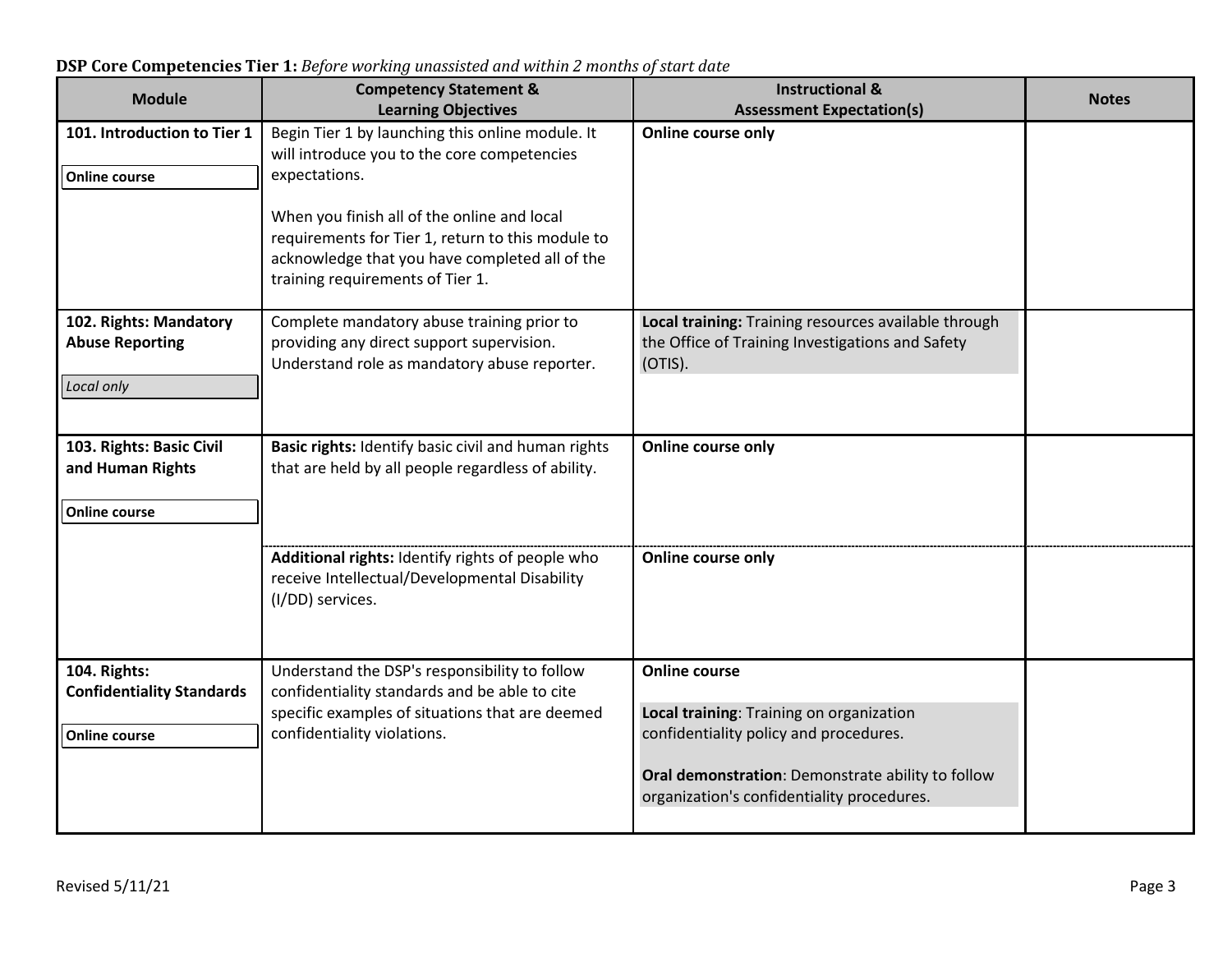| <b>Module</b>                                                                      | <b>Competency Statement &amp;</b><br><b>Learning Objectives</b>                    | <b>Instructional &amp;</b><br><b>Assessment Expectation(s)</b>                                                   | <b>Notes</b> |
|------------------------------------------------------------------------------------|------------------------------------------------------------------------------------|------------------------------------------------------------------------------------------------------------------|--------------|
| 105. Rights: Complaints                                                            | Understand the complaint procedure and its uses<br>for people you support.         | <b>Online course</b>                                                                                             |              |
| <b>Online course</b>                                                               |                                                                                    | Local training: Training on understanding the<br>complaint policy and procedure of your organization.            |              |
|                                                                                    |                                                                                    | Oral demonstration: Demonstrate ability to follow<br>the complaint policy and procedure of your<br>organization. |              |
| 106. Value: Dignity,<br><b>Respect, and Person</b>                                 | Dignity and respect: Demonstrate dignity and<br>respect to all people you support. | <b>Online course</b>                                                                                             |              |
| <b>Centered Language</b>                                                           |                                                                                    | <b>Physical demonstration:</b><br>Demonstrate ability to interact with people with                               |              |
| <b>Online course</b>                                                               |                                                                                    | dignity and respect while listening and responding<br>with empathy.                                              |              |
|                                                                                    | Person centered language: Use person centered<br>language in all interactions.     | <b>Online course</b>                                                                                             |              |
|                                                                                    |                                                                                    | Oral demonstration: Demonstrate ability to use<br>person centered language in all interactions.                  |              |
| 107. Health: Medical                                                               | Be aware of basic medical information for each                                     | Local training: Training on how to locate medical                                                                |              |
| <b>Information</b>                                                                 | person you support.                                                                | information for people you support.                                                                              |              |
| Local only                                                                         |                                                                                    | Oral demonstration: Demonstrate ability to locate<br>medical information for people you support.                 |              |
| <b>108. Health:</b><br><b>Understanding Common,</b><br><b>Serious Health Risks</b> | Demonstrate understanding of common, serious<br>health risks.                      | Online course only                                                                                               |              |
| <b>Online course</b>                                                               |                                                                                    |                                                                                                                  |              |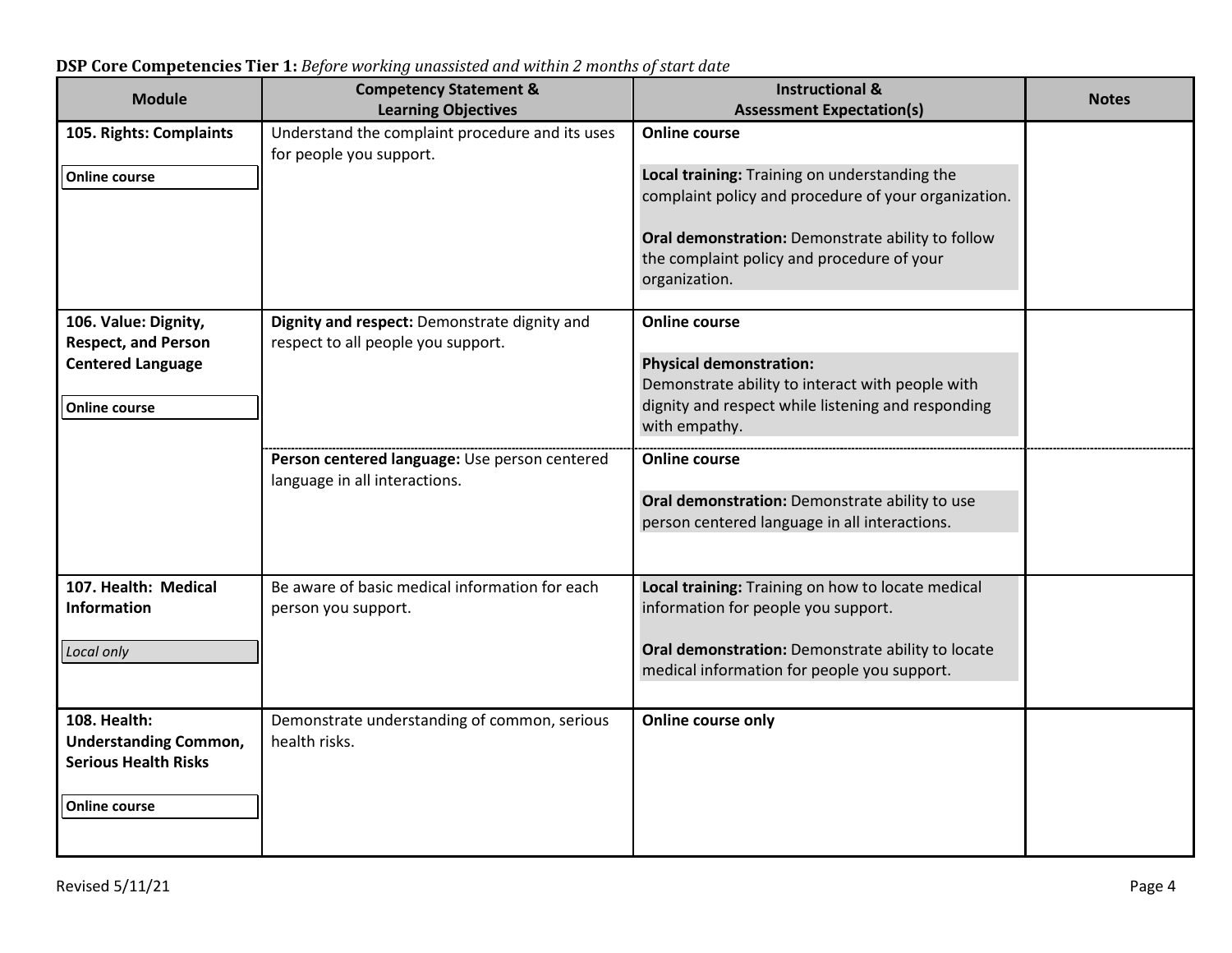| <b>Module</b>              | <b>Competency Statement &amp;</b>                 | <b>Instructional &amp;</b>                                                                            | <b>Notes</b> |
|----------------------------|---------------------------------------------------|-------------------------------------------------------------------------------------------------------|--------------|
|                            | <b>Learning Objectives</b>                        | <b>Assessment Expectation(s)</b>                                                                      |              |
| 109. Health: Adaptive      | Demonstrate awareness of and understand how       | <b>Online course</b>                                                                                  |              |
| <b>Equipment</b>           | to use and maintain any adaptive equipment used   |                                                                                                       |              |
|                            | by each person you support.                       | Local training: Training on responsibilities related to                                               |              |
| <b>Online course</b>       |                                                   | any adaptive equipment present for each person you                                                    |              |
|                            |                                                   | support.                                                                                              |              |
|                            |                                                   | Physical demonstration: Demonstrate understanding                                                     |              |
|                            |                                                   | of responsibilities related to any adaptive equipment                                                 |              |
|                            |                                                   | present for each person you support.                                                                  |              |
|                            |                                                   |                                                                                                       |              |
| 110. Health: Required      | Recognize the risks associated with contact with  | <b>Online course</b>                                                                                  |              |
| <b>Infection Control</b>   | blood and other bodily fluids, and be able to use |                                                                                                       |              |
| <b>Techniques</b>          | required infection control techniques.            | Local training: Training on bloodborne pathogens,                                                     |              |
|                            |                                                   | including locating and properly using specific BBP<br>equipment present in the workplace.             |              |
| <b>Online course</b>       |                                                   |                                                                                                       |              |
|                            |                                                   | Physical demonstration: Demonstrate ability to                                                        |              |
|                            |                                                   | locate and properly use specific BBP equipment                                                        |              |
|                            |                                                   | present in the workplace.                                                                             |              |
|                            |                                                   |                                                                                                       |              |
|                            |                                                   | Optional reading: Oregon OSHA materials, available                                                    |              |
|                            |                                                   | for download in the Resources tab in DSP module 110                                                   |              |
| 111. Health: Medication    | Demonstrate accurate medication administration    | <b>Online course</b>                                                                                  |              |
| <b>Administration and</b>  | and documentation.                                |                                                                                                       |              |
| <b>Documentation</b>       |                                                   | Local training: Hands-on practice administering                                                       |              |
|                            |                                                   | medication properly and documenting.                                                                  |              |
| <b>Online course</b>       |                                                   |                                                                                                       |              |
|                            |                                                   | Physical demonstration: Demonstrate ability to<br>appropriately and accurately administer medications |              |
|                            |                                                   | and document.                                                                                         |              |
|                            |                                                   |                                                                                                       |              |
| 112. Safety: First Aid and | Able to obtain First Aid and CPR certification.   | Local training: First Aid/CPR Training opportunity                                                    |              |
| <b>CPR</b>                 |                                                   | provided.                                                                                             |              |
|                            |                                                   |                                                                                                       |              |
| Local only                 |                                                   | Physical demonstration: Successfully complete First                                                   |              |
|                            |                                                   | Aid/CPR instruction from a qualified instructor.                                                      |              |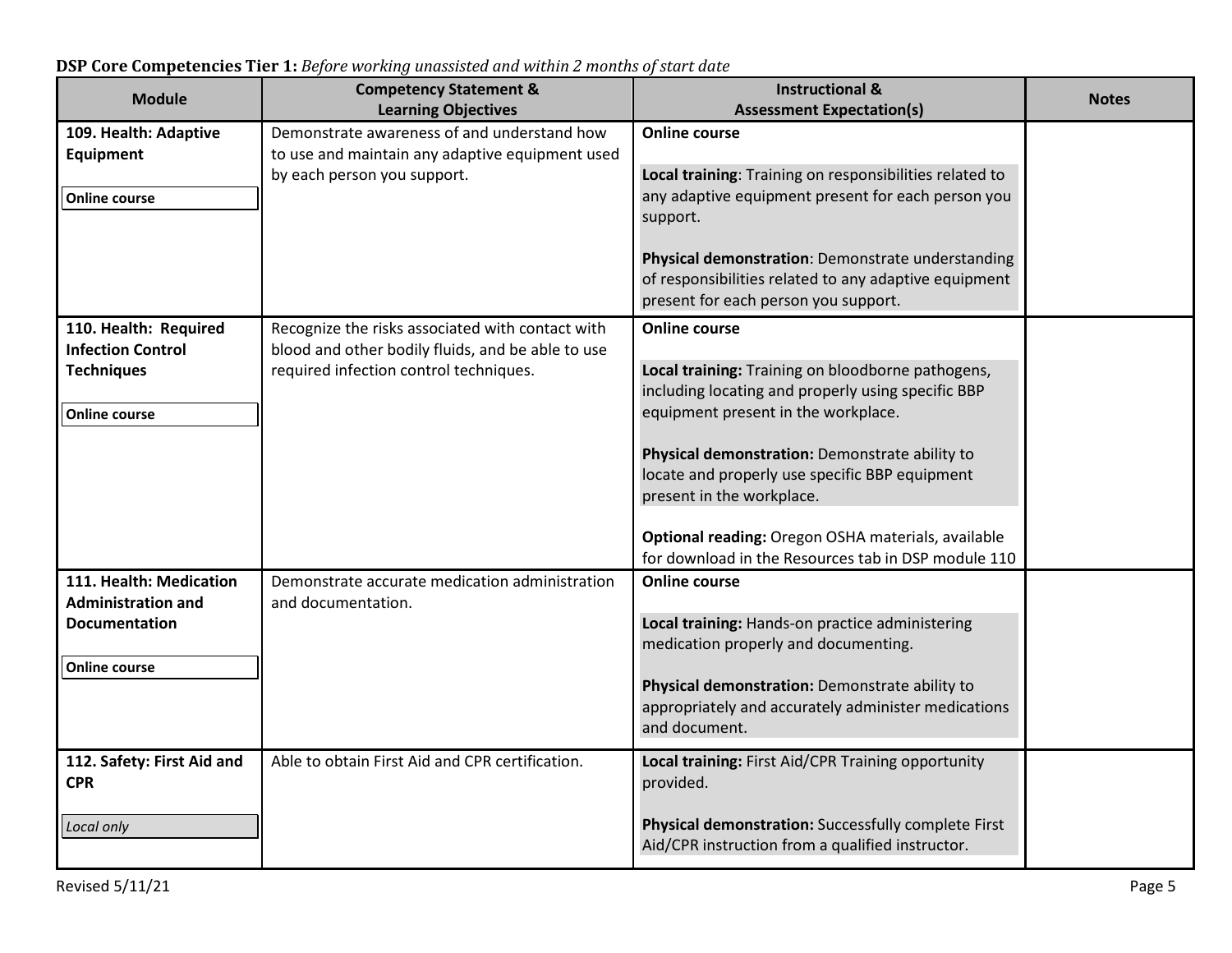**Module Competency Statement & Learning Objectives Instructional & Assessment Expectation(s) Notes 113. Safety: Methods of Support and Non-physical Intervention Online course**  Identify methods of support and non-physical intervention to use with all the people you support. **Online course only 114. Safety: Safe Body Mechanics** *Local only* Demonstrate ability to use recognized safe body mechanics throughout the workday. **Local training**: Training on safe body mechanics while lifting along with any specific assistive lifting devices within job duties. **Reading:** Safe Body Mechanics (tip sheet), available for download in the Resources tab in DSP module 101. **115. Safety: Safely Handling, Preparing, and Storing Food Online course**  Demonstrate ability to use safe procedures when handling, preparing, and storing food. **Online course Recommended reading:** Oregon Health Authority, Public Health: Food Safety Tips for the Public, link available in Resources tab of online module. **116. Safety: Safety Equipment** *Local only* Locate and understand use of safety equipment present in the work environment. **Local training:** Physical tour of site and demonstration of proper equipment use. **Physical demonstration:** Physical demonstration of identifying and properly using safety equipment and personal protective equipment present in the workplace. **117. Safety: Safe Equipment Operation** *Local only* Demonstrate ability to safely operate any equipment or machinery expected to be used to perform job duties. **Local training:** Training on equipment or machinery present in the workplace. **Physical demonstration:** Demonstrate ability to safely operate equipment or machinery in the workplace.

**DSP Core Competencies Tier 1:** *Before working unassisted and within 2 months of start date*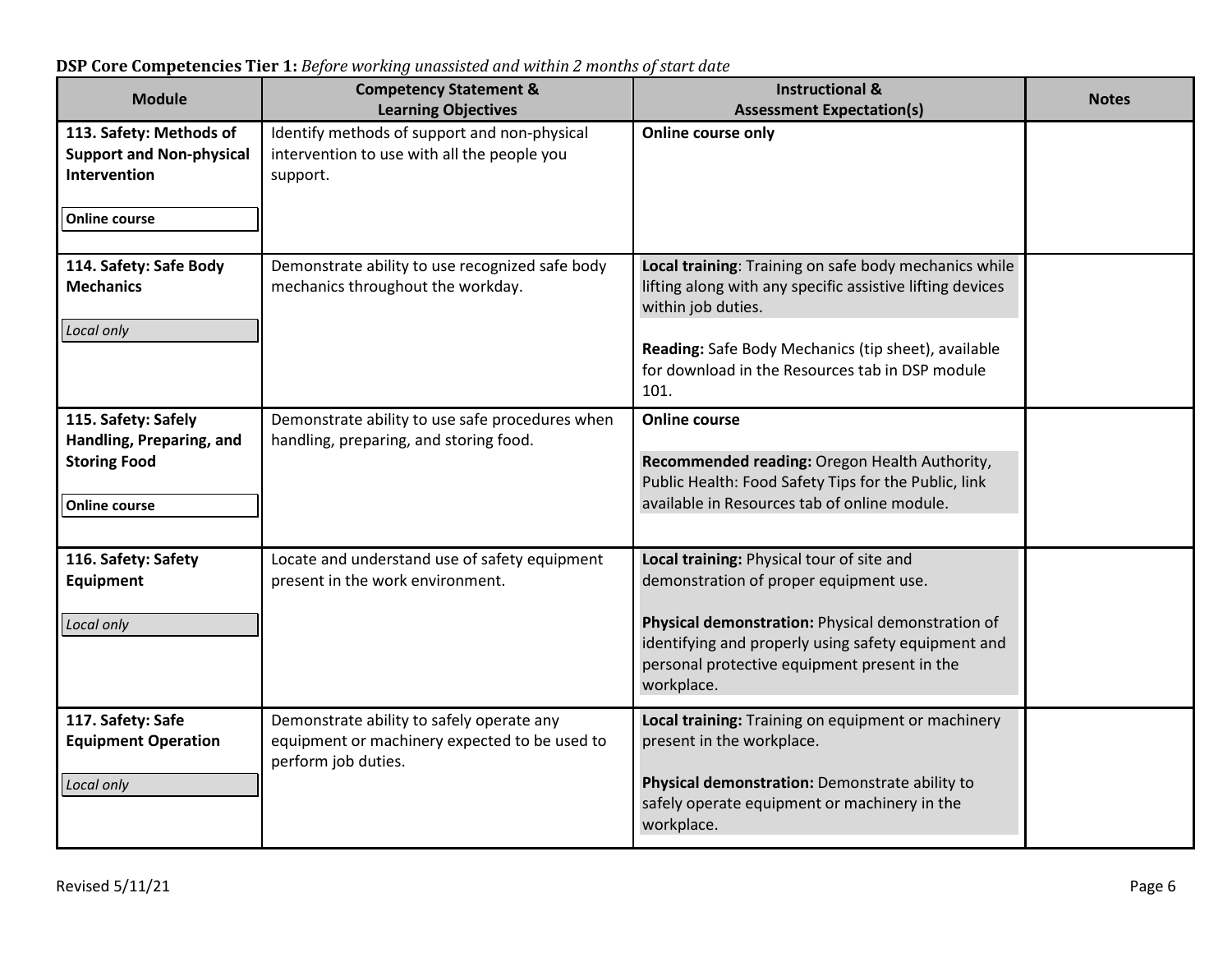| <b>Module</b>                                                                            | <b>Competency Statement &amp;</b><br><b>Learning Objectives</b>                                                                    | <b>Instructional &amp;</b><br><b>Assessment Expectation(s)</b>                                                                                                                                                                                                                                                                                                        | <b>Notes</b> |
|------------------------------------------------------------------------------------------|------------------------------------------------------------------------------------------------------------------------------------|-----------------------------------------------------------------------------------------------------------------------------------------------------------------------------------------------------------------------------------------------------------------------------------------------------------------------------------------------------------------------|--------------|
| 118. Safety:<br>Environmental<br><b>Modifications For Safety</b><br><b>Online course</b> | Identify specific environmental modifications in<br>place for safety.                                                              | <b>Online course</b><br>Local training: Training on specific environmental<br>modifications in place for safety.<br>Oral demonstration: Demonstrate knowledge of<br>specific environmental modifications in place for<br>safety.                                                                                                                                      |              |
| 119. Safety: Responding<br>to Emergency Situations<br><b>Online course</b>               | Demonstrate ability to properly respond to<br>emergency situations.                                                                | <b>Online course</b><br>Local training: Training on specific emergency<br>situations for each person you support; local<br>emergency plans; and emergency preparedness<br>plans.<br>Physical demonstration: Demonstrate understanding<br>of specific emergency situations for each person you<br>support; local emergency plans; and emergency<br>preparedness plans. |              |
| 120. Planning: Basic<br><b>Components of an ISP</b><br><b>Online course</b>              | Describe the purpose and basic components of an<br>Individual Support Plan (ISP) and be familiar with<br>the role of the ISP team. | Online course only                                                                                                                                                                                                                                                                                                                                                    |              |
| 121. Planning: Become<br><b>Familiar with each ISP</b><br>Local only                     | Be familiar with the ISP for each person you<br>support.                                                                           | Local training: Basic awareness of the contents of the<br>ISP for each person you support.<br><b>Oral demonstration:</b> Demonstrate basic awareness<br>of the contents of the ISP for each person you<br>support.                                                                                                                                                    |              |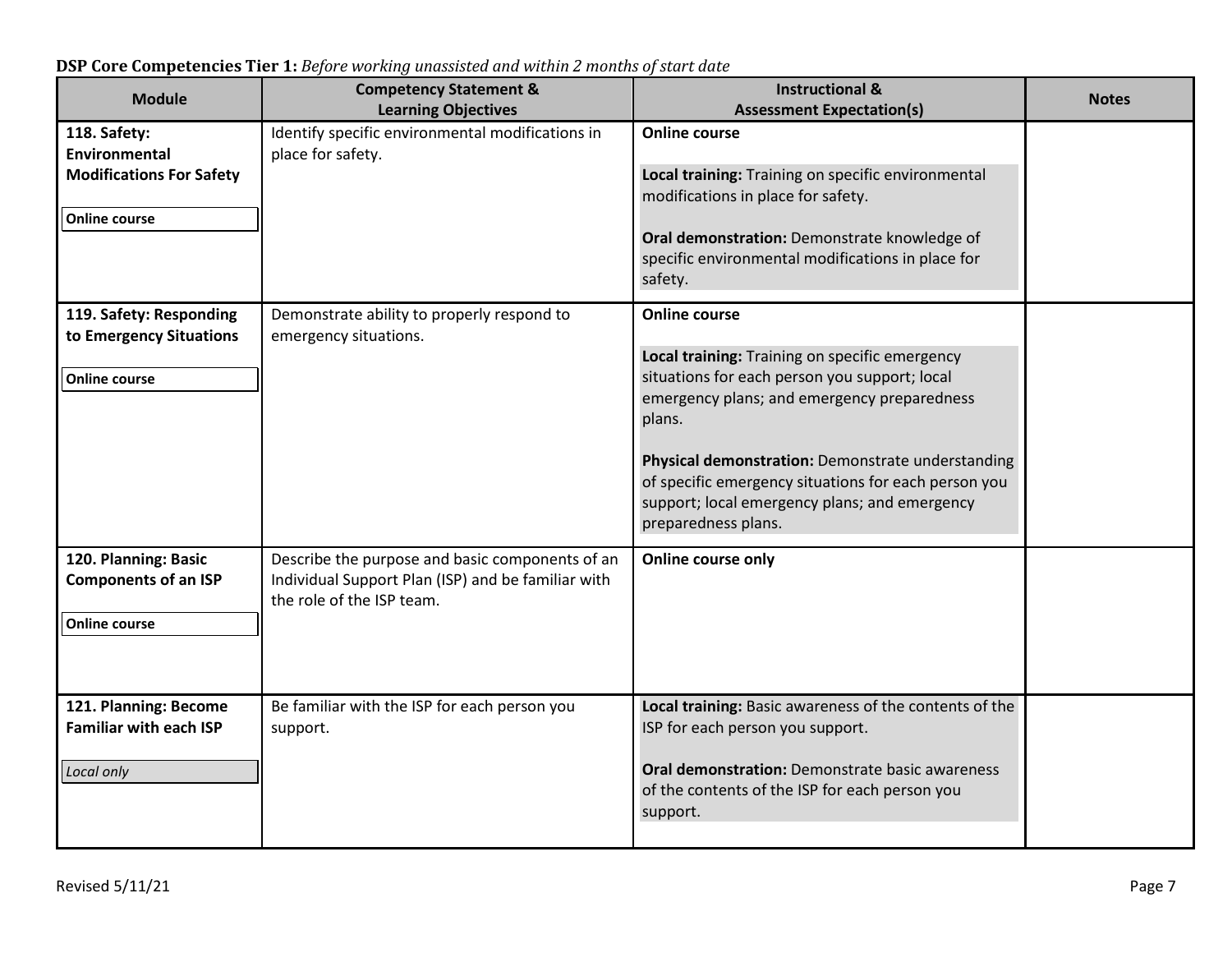| <b>Module</b>                                                                                           | <b>Competency Statement &amp;</b><br><b>Learning Objectives</b>                                                      | <b>Instructional &amp;</b><br><b>Assessment Expectation(s)</b>                                                                                                                                                                                                                                                                                                                                                  | <b>Notes</b> |
|---------------------------------------------------------------------------------------------------------|----------------------------------------------------------------------------------------------------------------------|-----------------------------------------------------------------------------------------------------------------------------------------------------------------------------------------------------------------------------------------------------------------------------------------------------------------------------------------------------------------------------------------------------------------|--------------|
| 122. Planning: Support<br><b>Documents</b><br>Local only                                                | Demonstrate understanding of responsibility to<br>follow all support documents in place for each<br>person.          | Local training: Training on specific support<br>documents in place for each person you support.<br>Physical demonstration: Demonstrate ability to<br>follow support documents in place for each person<br>you support.                                                                                                                                                                                          |              |
| 123. Planning:<br><b>Guardianship and Health</b><br><b>Care Representatives</b><br><b>Online course</b> | Guardians: Identify who has a legal guardian and<br>the scope of the guardianship in the person's life.              | <b>Online course</b><br>Local training: Training on specific guardianship (if<br>any) appointments in place for each person you<br>support and DSP responsibilities for interacting with<br>guardian(s).<br>Oral demonstration: Demonstrate understanding of<br>specific guardianship (if any) appointments in place<br>for each person you support and DSP responsibilities<br>for interacting with guardians. |              |
|                                                                                                         | Health Care Representatives: Understand who<br>has a health care representative and the scope of<br>the appointment. | <b>Online course</b><br>Local training: Identify specific health care<br>representative (if any) appointments in place for each<br>person.<br>Oral demonstration: Demonstrate understanding of<br>the purpose the health care representative (if any)<br>plays in the life of each person you support and a<br>general understanding of a health care<br>representative.                                        |              |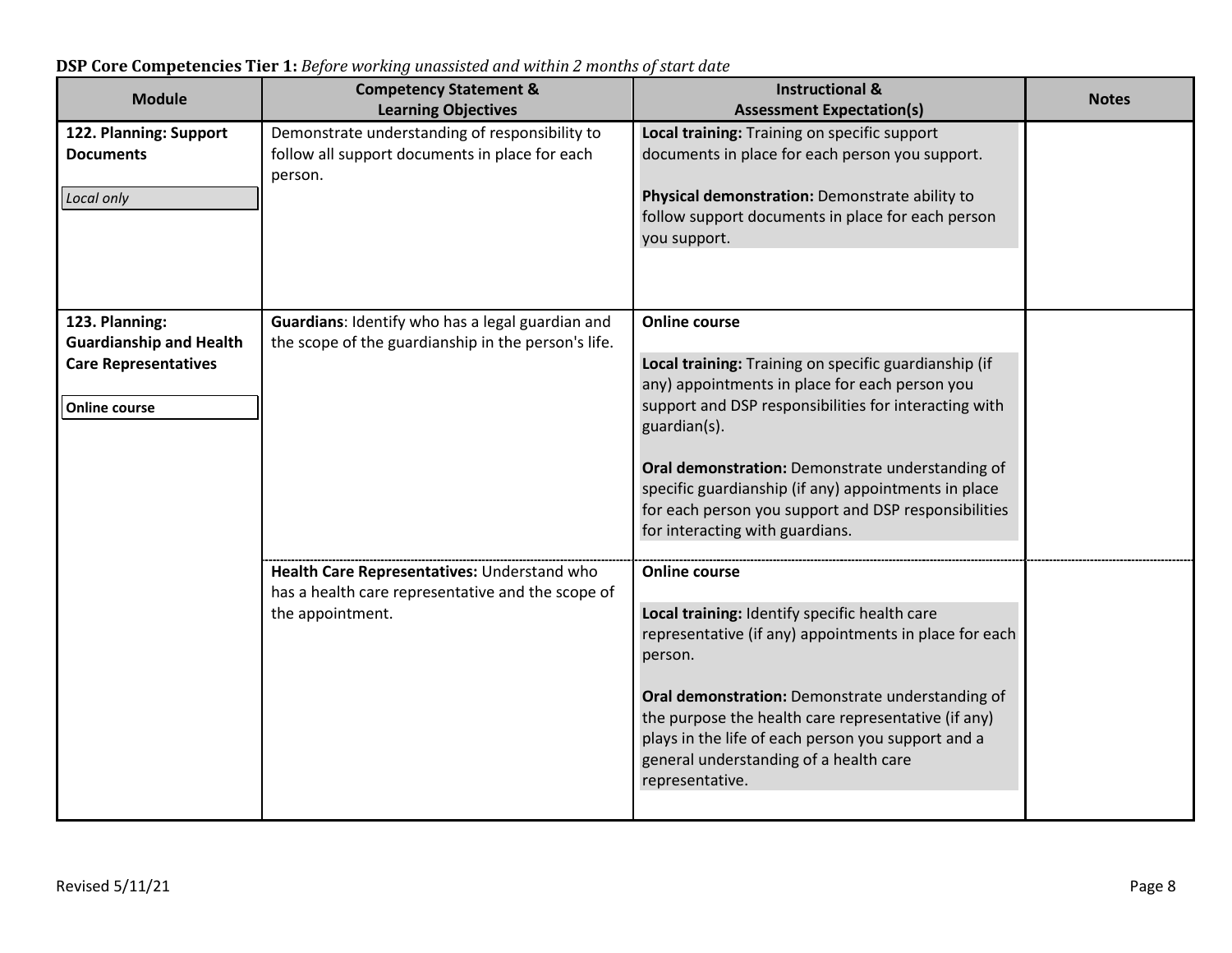| <b>Module</b>                                                                                                                | <b>Competency Statement &amp;</b><br><b>Learning Objectives</b>                                      | <b>Instructional &amp;</b><br><b>Assessment Expectation(s)</b>                                                                                                                                | <b>Notes</b> |
|------------------------------------------------------------------------------------------------------------------------------|------------------------------------------------------------------------------------------------------|-----------------------------------------------------------------------------------------------------------------------------------------------------------------------------------------------|--------------|
| 124. Planning: Court<br><b>Restrictions</b>                                                                                  | Identify any court restrictions in place for each<br>person you support, not including guardianship, | Local training: Training on your role relating to any<br>court-mandated conditions or restrictions involving                                                                                  |              |
| Local only                                                                                                                   | and know the extent of the restrictions.                                                             | anyone you support.<br>Oral demonstration: Demonstrate understanding of<br>your role relating to any court-mandated conditions<br>or restrictions involving anyone you support.               |              |
| 125. Organizational<br><b>Mission and Policies:</b><br><b>Mission and Values</b><br>Local only                               | Locate the mission and values statement of the<br>organization.                                      | Local training: Training on how to locate the<br>organization's mission and values statements.<br>Physical demonstration: Able to locate the<br>organization's mission and values statements. |              |
| 126. Organizational<br><b>Mission and Policies:</b><br><b>Policies and Procedures</b><br>Local only                          | Locate organization policies and procedures.                                                         | Local training: Training to locate organization policies<br>and procedures.<br>Physical demonstration: Demonstrate ability to<br>locate organization policies and procedures.                 |              |
| 127. Organizational<br><b>Mission and Policies:</b><br><b>Incident Report</b><br><b>Requirements</b><br><b>Online course</b> | Identify when an incident report is required and<br>timelines for completion.                        | <b>Online course</b><br>Local training: Practice completing required incident<br>report documentation and notifying others as<br>needed.                                                      |              |

**DSP Core Competencies Tier 1:** *Before working unassisted and within 2 months of start date*

*Re-enter Module 101 to document successful completion of all Tier 1 requirements.*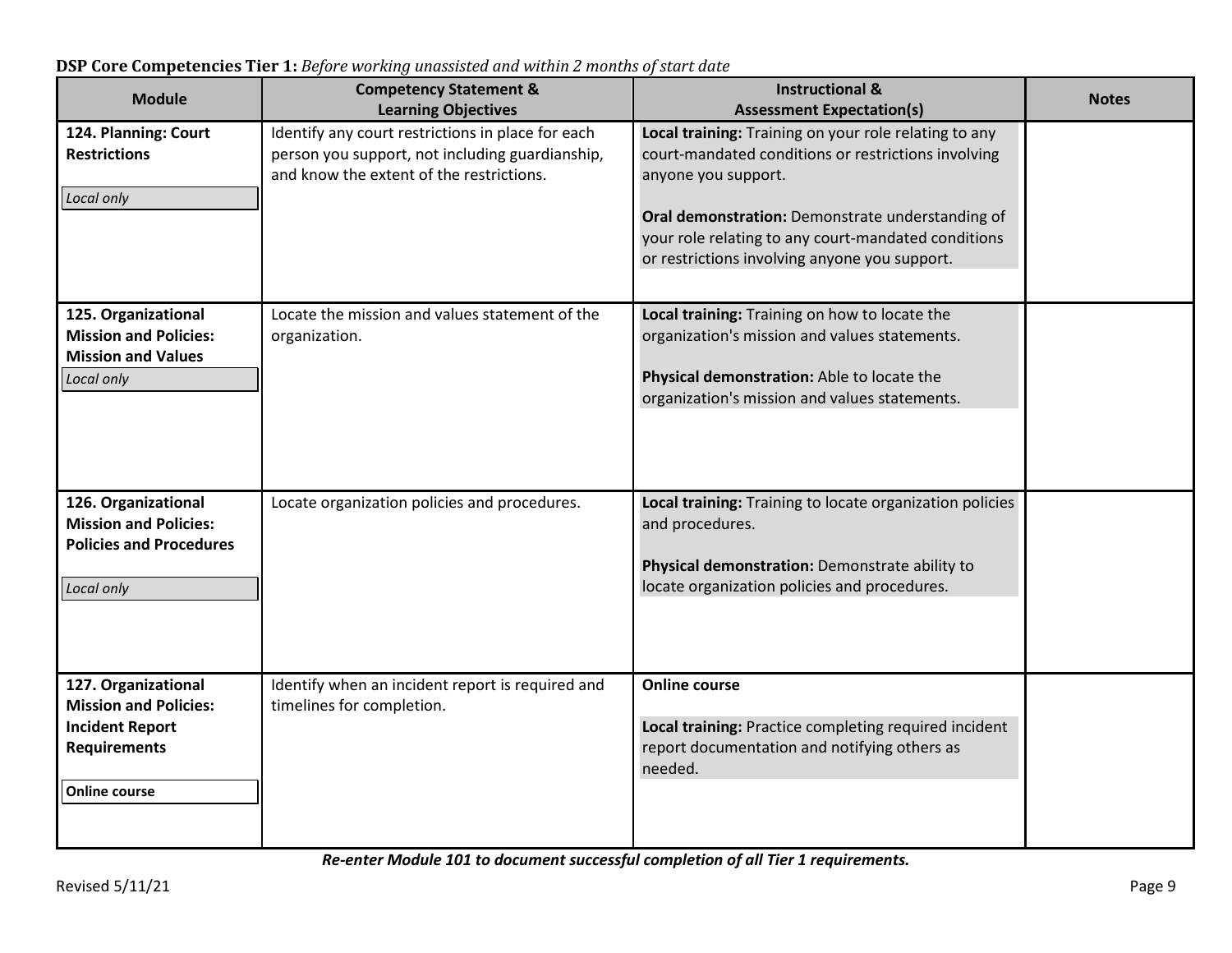| <b>Module</b>                                                        | <b>Competency Statement &amp;</b><br><b>Learning Objectives</b>                                                                                                                        | <b>Instructional &amp;</b><br><b>Assessment Expectation(s)</b>                                                                                                                                                                                                                 | <b>Notes</b> |
|----------------------------------------------------------------------|----------------------------------------------------------------------------------------------------------------------------------------------------------------------------------------|--------------------------------------------------------------------------------------------------------------------------------------------------------------------------------------------------------------------------------------------------------------------------------|--------------|
| 201. Introduction to Tier 2                                          | Begin Tier 2 by launching this online module.                                                                                                                                          | Online course only                                                                                                                                                                                                                                                             |              |
| <b>Online course</b>                                                 | When you finish all of the online and local<br>requirements for Tier 2, return to this module to<br>acknowledge that you have completed all of the<br>training requirements of Tier 2. |                                                                                                                                                                                                                                                                                |              |
| 202. Rights: Preventing<br>Abuse, Neglect, and                       | Identify ways to prevent abuse, neglect, and<br>exploitation of people you support.                                                                                                    | Online course only                                                                                                                                                                                                                                                             |              |
| Exploitation                                                         |                                                                                                                                                                                        |                                                                                                                                                                                                                                                                                |              |
| <b>Online course</b>                                                 |                                                                                                                                                                                        |                                                                                                                                                                                                                                                                                |              |
| 203. Rights: Legal<br><b>Guardianships</b>                           | Understanding the key differences between<br>various types of legal guardianships and their<br>specific scopes of authority over a person's choice.                                    | Online course only                                                                                                                                                                                                                                                             |              |
| <b>Online course</b>                                                 |                                                                                                                                                                                        |                                                                                                                                                                                                                                                                                |              |
| 204. Values: Supporting<br><b>Personal Preferences</b><br>Local only | Demonstrate knowledge of personal preferences<br>of each person you support.                                                                                                           | Local training: Learn where to locate information<br>about each person's preferences. Time spent with<br>each of the people you support is the best way to get<br>to know them.<br>Oral demonstration: Demonstrate knowledge of<br>personal preferences of people you support. |              |
|                                                                      |                                                                                                                                                                                        |                                                                                                                                                                                                                                                                                |              |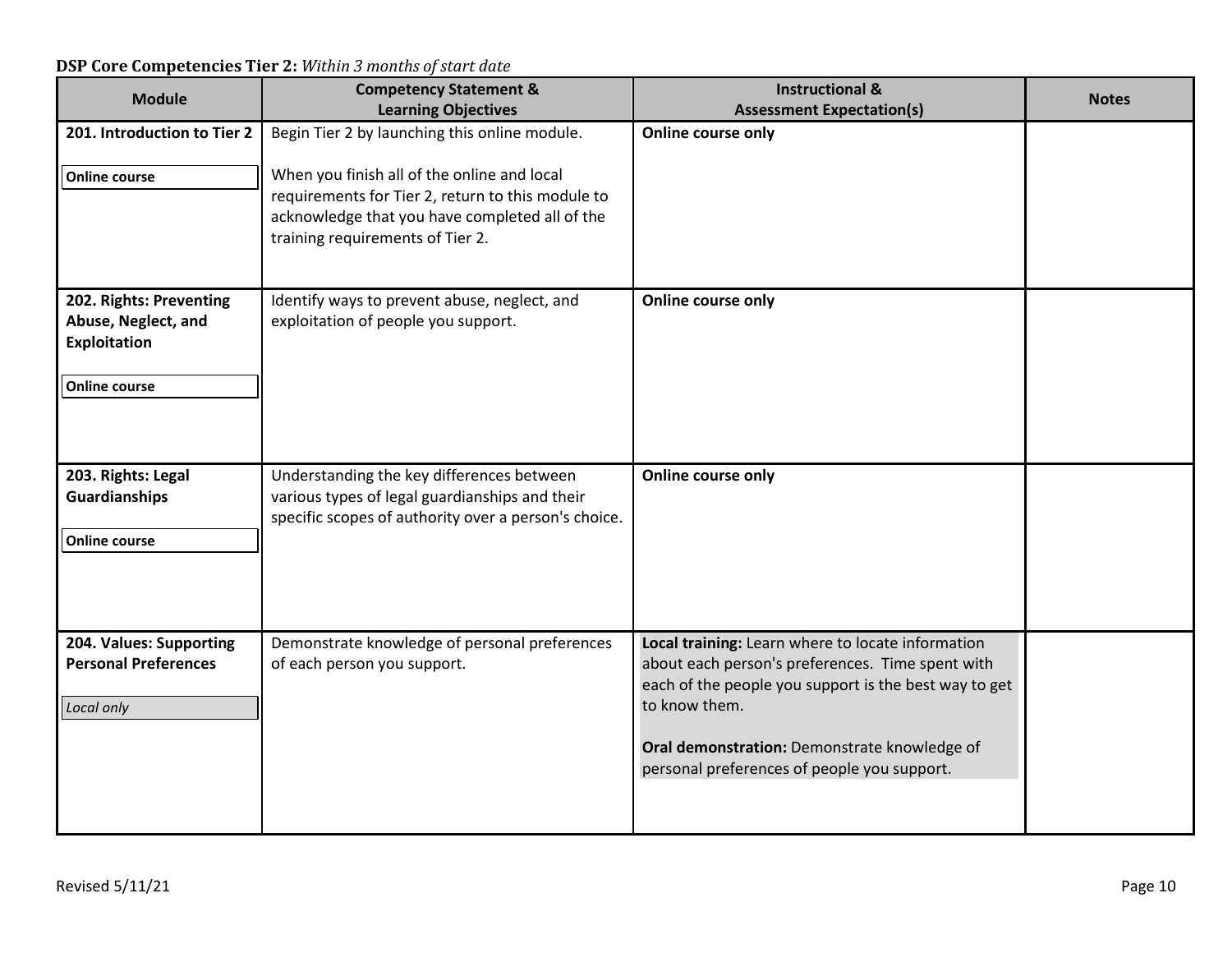| <b>Module</b>                    | <b>Competency Statement &amp;</b>                                                                | <b>Instructional &amp;</b>                                            | <b>Notes</b> |
|----------------------------------|--------------------------------------------------------------------------------------------------|-----------------------------------------------------------------------|--------------|
|                                  | <b>Learning Objectives</b>                                                                       | <b>Assessment Expectation(s)</b>                                      |              |
| 205. Values: Self-               | Self-Determination: Understand the importance                                                    | <b>Online course</b>                                                  |              |
| <b>Determination and</b>         | of self-determination and personal responsibility.                                               |                                                                       |              |
| <b>Personal Responsibilities</b> |                                                                                                  | Oral demonstration: Discussion about the                              |              |
| / Supporting People to           |                                                                                                  | importance of supporting people to make decisions                     |              |
| <b>Make Choices</b>              |                                                                                                  | about their own lives.                                                |              |
| <b>Online course</b>             |                                                                                                  |                                                                       |              |
|                                  | Making choices: Demonstrate skills that increase<br>a person's ability and opportunities to make | <b>Online course</b>                                                  |              |
|                                  | choices.                                                                                         | Oral demonstration: Discussion about ways of                          |              |
|                                  |                                                                                                  | offering choices specific to people you support in a                  |              |
|                                  |                                                                                                  | method that works for that person.                                    |              |
|                                  |                                                                                                  |                                                                       |              |
|                                  |                                                                                                  |                                                                       |              |
| 206. Values: Supporting          | Understand the importance of and demonstrate                                                     | <b>Online course</b>                                                  |              |
| <b>People to Increase</b>        | skills that support people toward increasing                                                     |                                                                       |              |
| Independence                     | independence.                                                                                    | Local training: Training on specific support needs                    |              |
|                                  |                                                                                                  | towards increasing a person's independence based                      |              |
| <b>Online course</b>             |                                                                                                  | on his/her preferences, skills, and abilities.                        |              |
|                                  |                                                                                                  | Physical demonstration: Demonstrate ability to                        |              |
|                                  |                                                                                                  | support people to be independent according to                         |              |
|                                  |                                                                                                  | support strategies identified within the ISP and the                  |              |
|                                  |                                                                                                  | person's preferences.                                                 |              |
| 207. Values: Supporting          | Understand the importance of supporting people                                                   | <b>Online course</b>                                                  |              |
| <b>People to be Productive</b>   | to be productive citizens and demonstrate skills                                                 |                                                                       |              |
| <b>Citizens</b>                  | that can increase a person's productivity.                                                       | Local training: Training on specific support needs and                |              |
|                                  |                                                                                                  | ISP goals that promote productivity for each person                   |              |
| <b>Online course</b>             |                                                                                                  | you support.                                                          |              |
|                                  |                                                                                                  |                                                                       |              |
|                                  |                                                                                                  | Physical demonstration: Demonstrate ability to                        |              |
|                                  |                                                                                                  | support people to be productive according to support                  |              |
|                                  |                                                                                                  | strategies identified within the ISP and the person's<br>preferences. |              |
|                                  |                                                                                                  |                                                                       |              |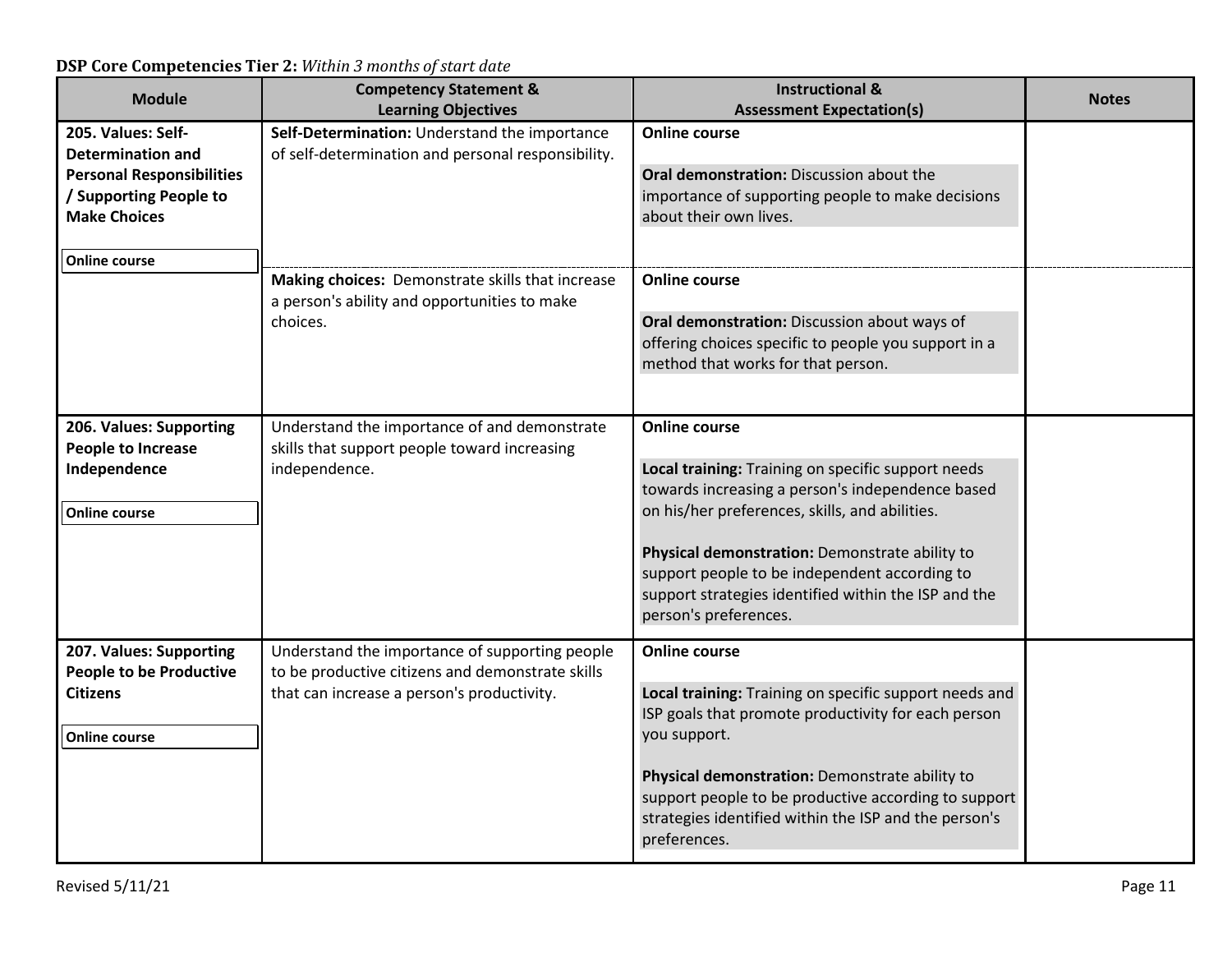| <b>Module</b>                                                                                                                  | <b>Competency Statement &amp;</b><br><b>Learning Objectives</b>                                                        | <b>Instructional &amp;</b><br><b>Assessment Expectation(s)</b>                                                                                                                                                                                                                                                                                                                     | <b>Notes</b> |
|--------------------------------------------------------------------------------------------------------------------------------|------------------------------------------------------------------------------------------------------------------------|------------------------------------------------------------------------------------------------------------------------------------------------------------------------------------------------------------------------------------------------------------------------------------------------------------------------------------------------------------------------------------|--------------|
| 208. Values: Supporting<br><b>People to be Active</b><br><b>Members of their</b><br><b>Communities</b><br><b>Online course</b> | Understand the importance of and demonstrate<br>skills to support people to be active members of<br>their communities. | <b>Online course</b><br>Local training: Training about specific support needs<br>and ISP goals for each person you support to be<br>active members of their communities.<br>Physical demonstration: Demonstrate ability to<br>support people to be active members of their<br>community according to support strategies identified<br>within the ISP and the person's preferences. |              |
| 209. Values: Effective<br><b>Communication Skills and</b><br><b>Strategies</b><br><b>Online course</b>                         | Demonstrate effective communication skills and<br>strategies.                                                          | <b>Online course</b><br>Local training: Training about specific communication<br>support needs and strategies for each person you<br>support, and general communication techniques.<br>Oral demonstration: Demonstrate ability to<br>effectively communicate with all people you support<br>and your co-workers.                                                                   |              |
| 210. Values: Introduction<br>to Employment Services<br>in Oregon<br><b>Online course</b>                                       | Have a basic understanding of employment<br>services in Oregon.                                                        | Online course only                                                                                                                                                                                                                                                                                                                                                                 |              |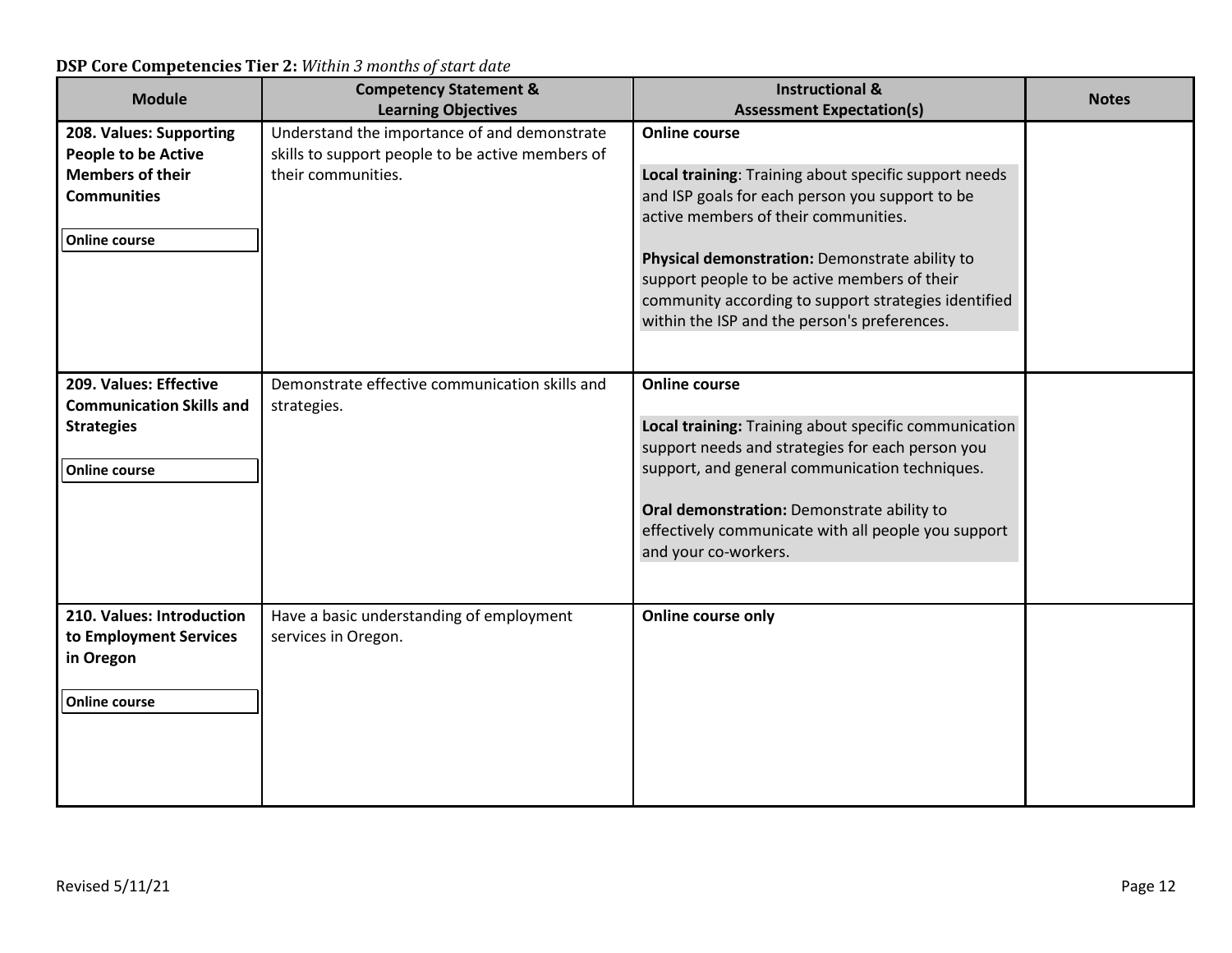| <b>Module</b>                                                                                                              | <b>Competency Statement &amp;</b>                                                                                                                                                                          | <b>Instructional &amp;</b>                                                                                                                                                                                                                                                      | <b>Notes</b> |
|----------------------------------------------------------------------------------------------------------------------------|------------------------------------------------------------------------------------------------------------------------------------------------------------------------------------------------------------|---------------------------------------------------------------------------------------------------------------------------------------------------------------------------------------------------------------------------------------------------------------------------------|--------------|
| 211. Health: MARs and<br><b>Medication Side Effects</b><br><b>Online course</b>                                            | <b>Learning Objectives</b><br>Describe the intent of each medication or<br>treatment listed on a person's Medication<br>Administration Record (MAR) and locate<br>information about possible side effects. | <b>Assessment Expectation(s)</b><br><b>Online course</b><br>Local training: Practice looking up medication side<br>effects.                                                                                                                                                     |              |
|                                                                                                                            |                                                                                                                                                                                                            | Physical demonstration: Demonstrate ability to<br>locate potential side effects for medications.                                                                                                                                                                                |              |
| 212. Health: Responding<br>to Non-Emergency<br><b>Changes in Health</b><br><b>Online course</b>                            | Understand how to identify and respond to non-<br>emergency changes in health.                                                                                                                             | <b>Online course</b><br>Local training: Training on how to respond to general<br>non-emergency health issues.<br>Oral demonstration: Demonstrate ability to respond<br>to general non-emergency health issues.                                                                  |              |
| 213. Safety: Responding<br>to Person-to-Person or<br><b>Person-to-Property</b><br><b>Incidents</b><br><b>Online course</b> | Understand how to respond to person-to-person<br>or person-to-property incidents by acting to<br>protect the person and others from harm.                                                                  | <b>Online course</b><br>Local training: Training on supports necessary for<br>each person as outlined in specific support<br>documents.<br>Oral demonstration: Demonstrate understanding of<br>supports necessary for each person as outlined in<br>specific support documents. |              |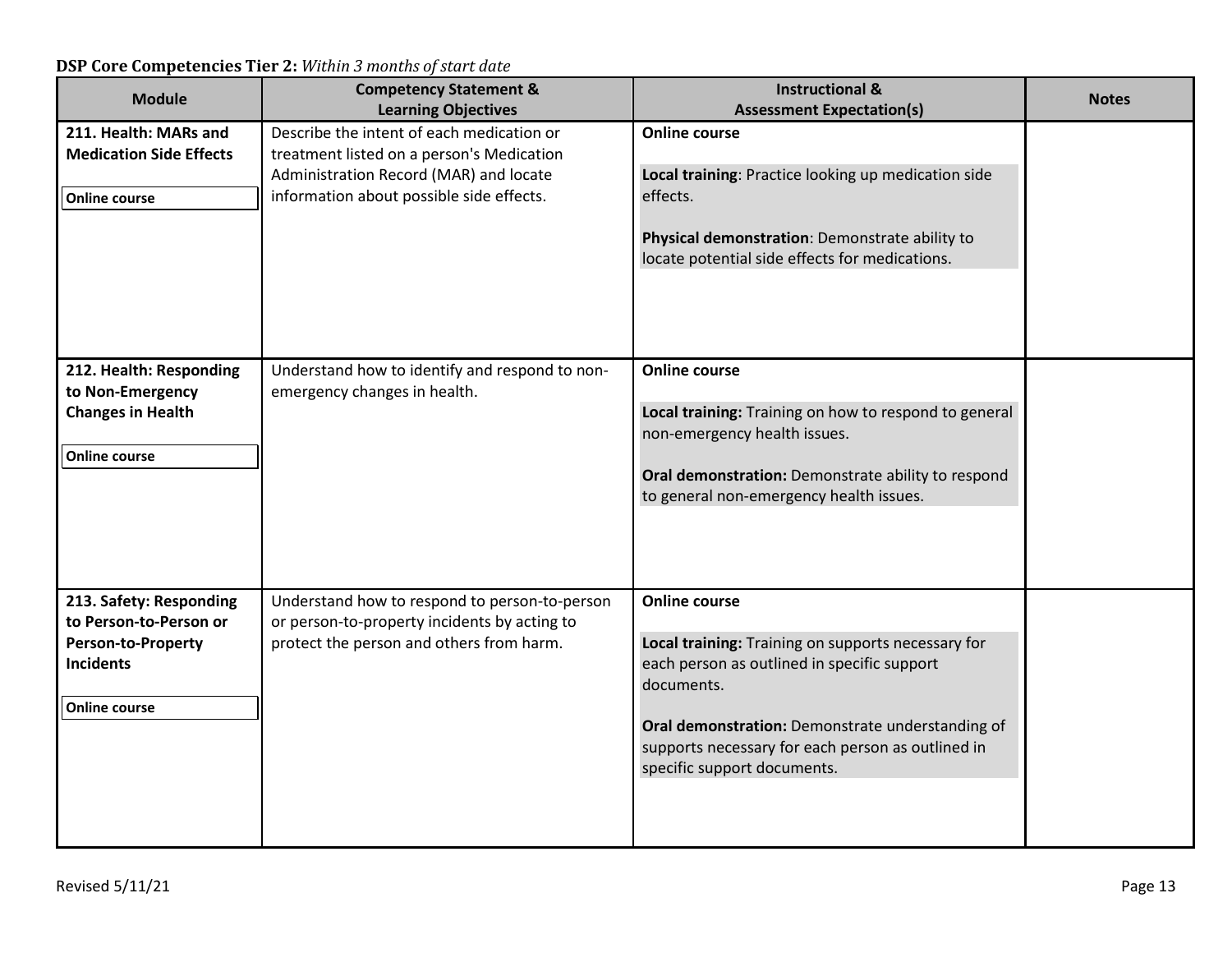| <b>Module</b>                  | <b>Competency Statement &amp;</b>                   | <b>Instructional &amp;</b>                                                                                      | <b>Notes</b> |
|--------------------------------|-----------------------------------------------------|-----------------------------------------------------------------------------------------------------------------|--------------|
|                                | <b>Learning Objectives</b>                          | <b>Assessment Expectation(s)</b>                                                                                |              |
| 214. Planning: Supporting      | Relationships: Understand any supports in place     | <b>Online course</b>                                                                                            |              |
| <b>Relationships and Other</b> | for each person you support to build and maintain   |                                                                                                                 |              |
| <b>Actions Directed by a</b>   | important relationships in his/her life.            | Reading: Importance of Belonging by David Pitonyak                                                              |              |
| Person's ISP                   |                                                     |                                                                                                                 |              |
|                                |                                                     | Local training: Training on specific strategies in place                                                        |              |
| <b>Online course</b>           |                                                     | to support building and maintaining positive                                                                    |              |
|                                |                                                     | relationships in the lives of each person you support.                                                          |              |
|                                |                                                     |                                                                                                                 |              |
|                                |                                                     | Oral demonstration: Demonstrate ability to follow                                                               |              |
|                                |                                                     | specific strategies in place to support building and<br>maintaining positive relationships in the lives of each |              |
|                                |                                                     | person you support.                                                                                             |              |
|                                | Goals: Understand how to follow the identified      | <b>Online course</b>                                                                                            |              |
|                                | supports and personal goals included in the ISP for |                                                                                                                 |              |
|                                | each person you support.                            | Local training: Training on how to implement the                                                                |              |
|                                |                                                     | specific support needs and personal goals described                                                             |              |
|                                |                                                     | within each person's ISP.                                                                                       |              |
|                                |                                                     |                                                                                                                 |              |
|                                |                                                     | Physical demonstration: Demonstrate ability to                                                                  |              |
|                                |                                                     | implement the specific support needs and personal                                                               |              |
|                                |                                                     | goals described within each person's ISP, including                                                             |              |
|                                |                                                     | proper documentation.                                                                                           |              |
|                                |                                                     |                                                                                                                 |              |
| 215. Planning: Basic           | Identify basic principles of person centered        | Online course only                                                                                              |              |
| <b>Principles of Person</b>    | practices and planning with people.                 |                                                                                                                 |              |
| <b>Centered Practices and</b>  |                                                     |                                                                                                                 |              |
| <b>Planning</b>                |                                                     |                                                                                                                 |              |
|                                |                                                     |                                                                                                                 |              |
| <b>Online course</b>           |                                                     |                                                                                                                 |              |
|                                |                                                     |                                                                                                                 |              |
|                                |                                                     |                                                                                                                 |              |
|                                |                                                     |                                                                                                                 |              |
|                                |                                                     |                                                                                                                 |              |